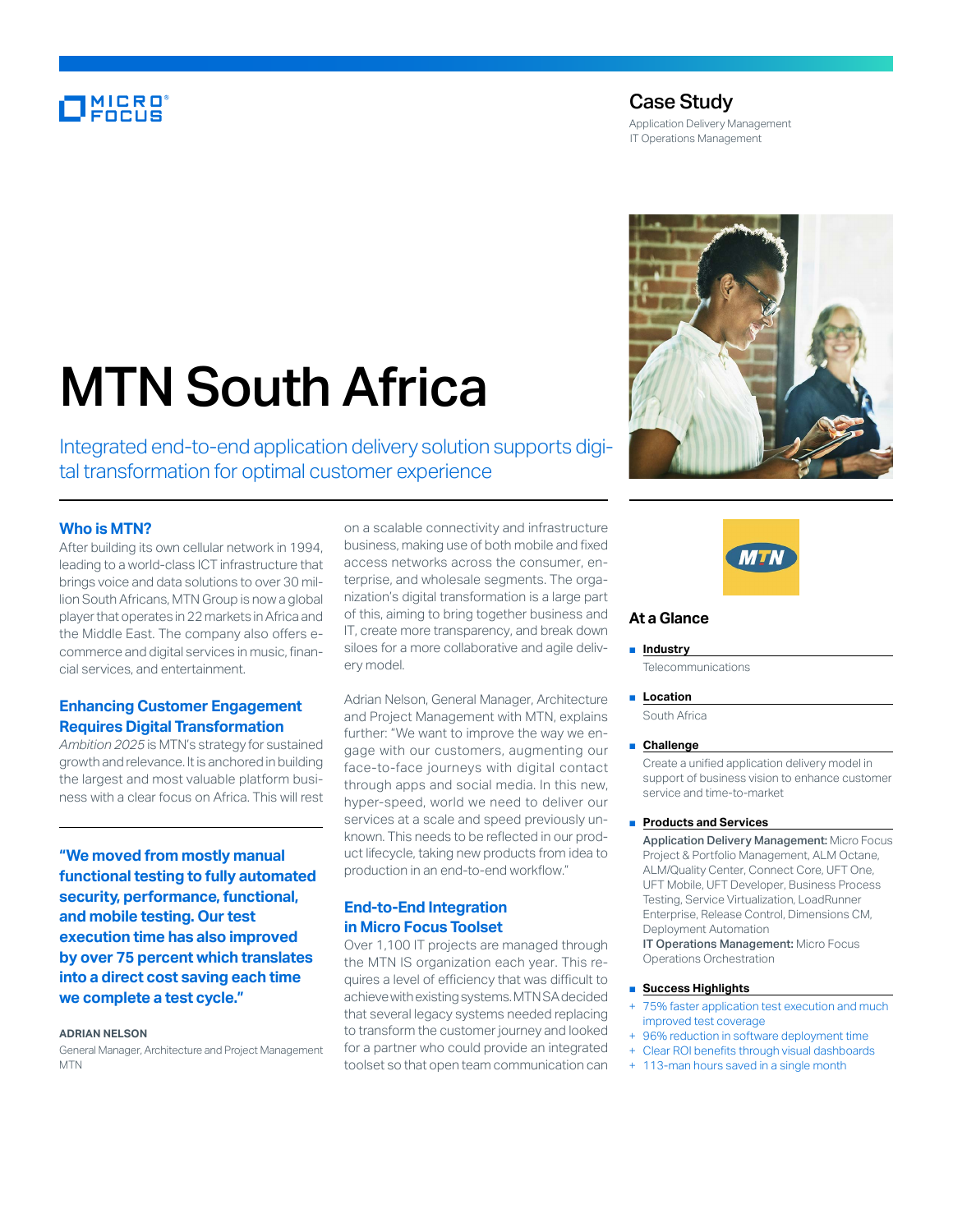be achieved, and customers are understood as human individuals, rather than numbers on a network. The organization partnered with iOCO, Africa's largest technology services provider, who recommended a close look at Micro Focus. A full RFP process found in favor of Micro Focus. "We liked the rich functional coverage in each of the Micro Focus components," comments Nelson. "But more importantly, we value the end-to-end integration within one toolset; a single way to manage all metadata through the lifecycle right from inception to production."

Micro Focus Project & Portfolio Management (PPM) was the first solution to receive wide adoption in the teams focusing on online delivery. Introducing a standard project methodology enables MTN to manage project deliveries according to agreed SLAs. PPM's reporting capabilities keep stakeholders better informed, and the easy workflow customization can cater for additional project types. It improves project traceability, management, and scheduling. It also enhances the management of project dependencies and their operational impact for improved visibility across the organization.

To streamline the project delivery process further, MTN chose to adopt Micro Focus ALM Octane, designed to optimize workflows for high quality software delivery. The tight integration between ALM Octane and PPM provides true end-to-end transparency. The full environment is backed up with governance structures and agile delivery mechanisms. "ALM Octane is key to our digital evolution," says Nelson. "We now have a governance framework to support business rules, role-based user permissions, and rich reporting. This single source of truth provides the corporate visibility we need to support data-driven decision making."

# **Streamlining Application Testing and Release Process**

Testing is a key part of the application delivery lifecycle and Micro Focus UFT One, UFT Mobile, and LoadRunner Enterprise have accelerated end-to-end testing. UFT One introduces centralized automated functional testing processes across a very diverse enterprise architecture, ensuring consistent quality across multiple teams and locations. UFT Mobile increases team productivity by hosting devices locally for easy access by testing teams. It drives continuous improvement with automated testing in the mobile space, which is so important in MTN's plans to engage with its customers. LoadRunner Enterprise reproduces real business processes by emulating virtual users, boosting team confidence that the systems can manage peaks in demand. Nelson on the testing effort: "The Micro Focus testing solutions have substantially increased our test coverage with a wider range of testing disciplines covered by application. We moved from mostly manual functional testing to fully automated security, performance, functional, and mobile testing. Our test execution time has also improved by over 75 percent which translates into a direct cost saving each time we complete a test cycle."

Within the MTN application lifecycle, Micro Focus Release Control determines the parameters to flow releases between environments, before reaching production stage. This end-to-end release management with flexible and interactive reporting through visual dashboards improves visibility and prioritization. It accelerates application delivery and supports external and internal auditing. "The high-level integration between PPM, ALM Octane, and Release Control sets us up perfectly to support

a continuous integration and continuous delivery (CI/CD) application pipeline. It gives us a single source of the truth and helps us embrace new ways of thinking and working," comments Nelson. Once new releases are ready for deployment, Micro Focus Deployment Automation is called into action. Automating and streamlining software deployments reduces the deployment time from an average of four hours to just 10 minutes, a gain of 96 percent.

Micro Focus Service Virtualization enables MTN application teams to easily create virtual services that can replace targeted services in a composite application or multi-step business process. By accurately simulating the behavior of the actual component, it enables developers to run functional tests using UFT Developer and testers can begin performing functional or performance testing right away, increasing the overall testing capacity. The more realistic, scalable, and secure tests results in improved application quality with fewer defects reaching production.

## **Integrated Management Tools with a Central Dashboard**

Micro Focus ALM/Quality Center is leveraged to build a specific QA environment which enables testing of changes and upgrades with no impact on production. The integration between ALM/Quality Center and ALM Octane through Micro Focus Connect Core allows ALM/Quality Center to manage all defects logged in either ALM/Quality Center or ALM Octane, regardless of whether they originate from an agile or waterfall-driven development methodology. The real-time visibility with comprehensive out-of-the-box live analysis graphs and health reports provides deep insight into global project progress.